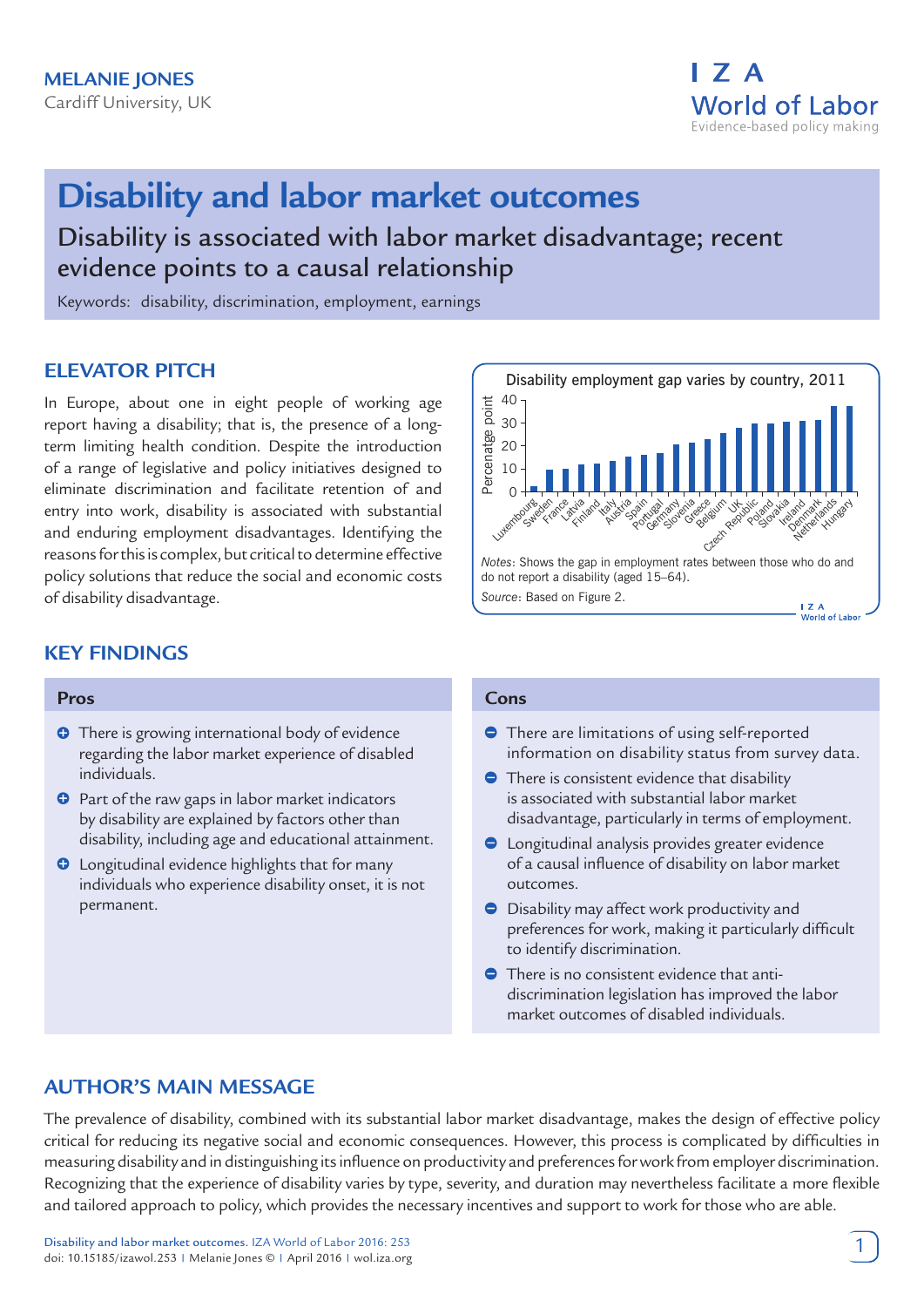# **MOTIVATION**

Across European countries, about one in eight working-age individuals (aged 15–64) report disability as defined by a long-term health problem (at least six months) and a basic activity limitation; in some countries, such as France and Finland, this proportion rises to one in five (see Figure 1).

There is also widespread evidence of a substantial and enduring disability employment gap, which refers to the percentage-point difference in the employment rate between those who do and do not report disability. When disability is defined as limitations in basic activities, the average employment gap across Europe is about 20 percentage points, reflecting an employment rate among disabled individuals of 47% as compared to 67% among those not disabled. As shown in Figure 2, the gap varies from about ten percentage points in Sweden and France to nearly 40 percentage points in the Netherlands and Hungary. There is an important link between the prevalence rate (i.e. the number of people reporting disability) and the associated employment disadvantage experienced by disabled people; tighter definitions of disability, which typically exclude those with milder disabilities, are accompanied by more substantial estimates of disadvantage. Indeed, in Europe, the corresponding employment gap relating to disability when it is defined as limitations with work (as opposed to limitations in basic activities) is larger, at nearly 30 percentage points.

## **DISCUSSION OF PROS AND CONS**

#### **Measuring disability**

While the availability of comparable international survey data such as that presented in Figure 1 and Figure 2 appear to provide opportunities for cross-country analysis, there are important measurement issues involved. The magnitude and nature of international variation, particularly in terms of disability prevalence, raise important concerns about the extent to which self-reported disability, which depends on the social, economic and policy context, is comparable across countries [1]. Indeed, the incentives to self-report disability may depend on social acceptability and financial implications, which may relate to country specific institutional features, such as the welfare system and antidiscrimination legislation. Nevertheless, some common patterns have been observed: rates of disability are typically higher in northern than in southern Europe, these rates increase with age and decrease with more formal educational qualifications. Across the EU, for example, the percentage of the population reporting disability among those aged 55–64 (26%) is eight times higher than among those aged 15–24 (3%).

The majority of evidence used in this article relies on self-reported measures of disability, which are now routinely available from international survey data. They have, however, been subject to a number of criticisms, and studies have sought to explore their validity using more objective information such as activity restrictions arising from functional limitations. But these objective measures of health are also likely to suffer from measurement error as the concept of disability will itself depend on the social and economic environment. As such, rather than using an alternative measure in place of selfreported information, studies examined how self-reported disability varies compared to "true" disability that is, for example, constructed from objective health measures or receipt of disability benefits. The results are, however, mixed and inconclusive, with studies finding evidence both for and against the use of self-reported disability data.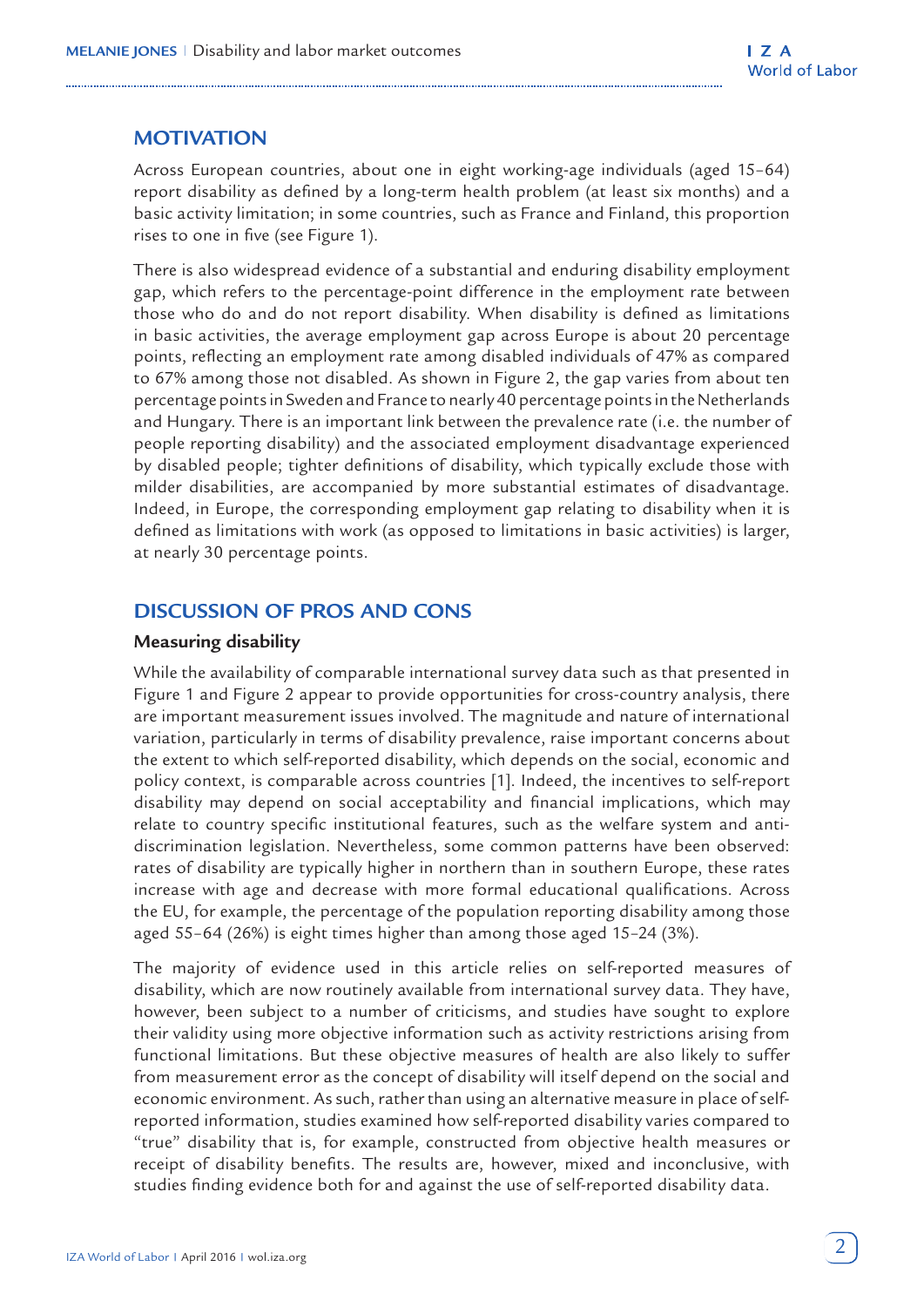

Figure 2. Gap in the employment rate between those who do and do not report disability (aged 15–64)



The analysis of a subset of disabled individuals, who receive disability welfare payments, forms a largely separate strand of literature. While this is arguably a more objective measure of disability, in the sense that recipients typically have to meet specified medical criteria, eligibility for, and therefore receipt of benefits depends on the nature of the scheme. Further, despite institutional differences, the majority of these schemes are designed as income replacement, and therefore tend to impose intentional and substantial restrictions on "permitted employment". This design feature limits the usefulness of disability, when defined in relation to welfare benefit, in analyzing individual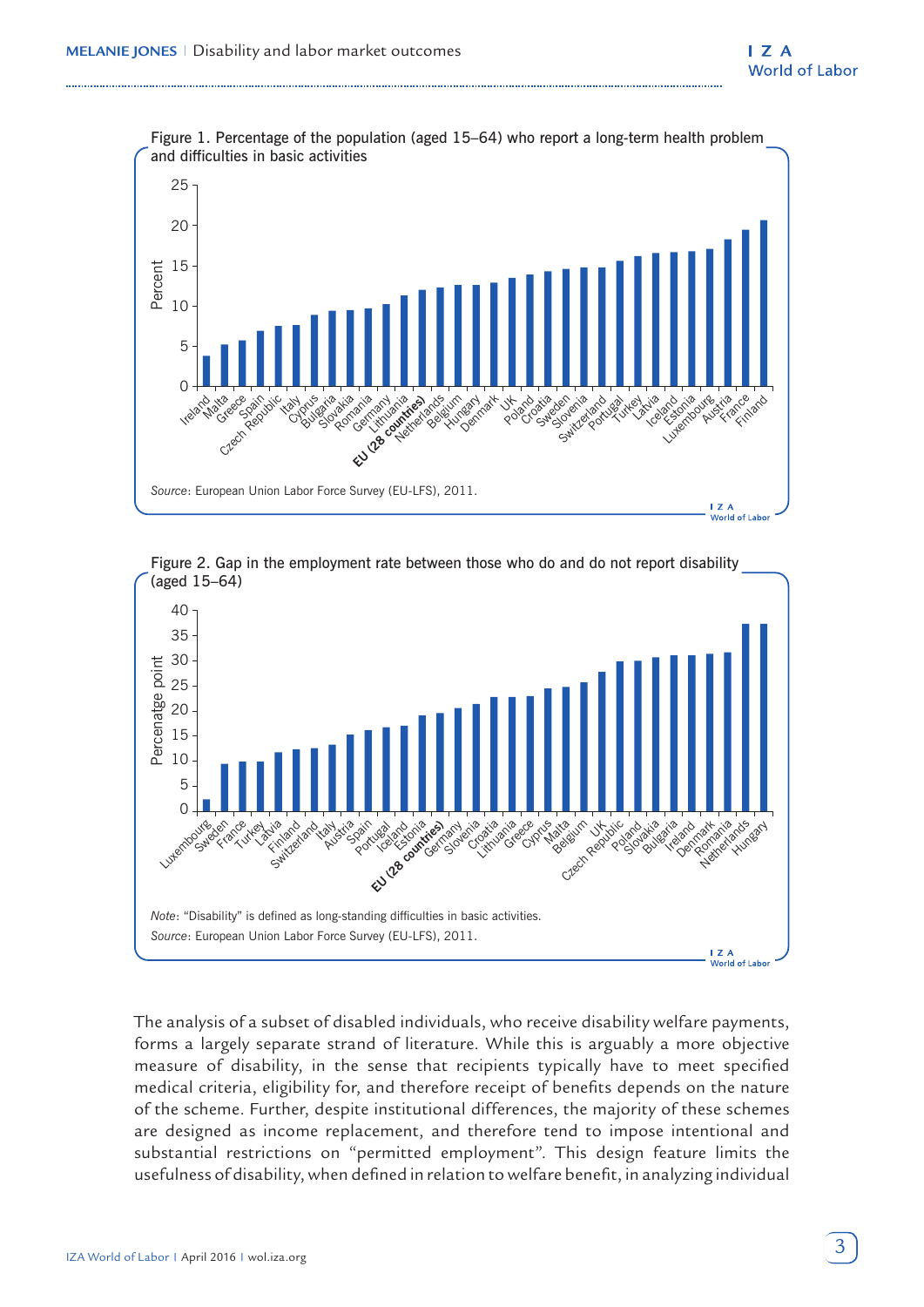#### **The definition and measurement of disability**

Evidence relating to the labor market experience of disabled workers is frequently based on survey data where individuals self-report disability in response to a series of questions. Disability is usually defined as a long-term limiting health condition. Although precise definitions vary, the main measures typically define "long-term" as a period of six or 12 months and relating to limitations in terms of (1) daily/life activities and/or (2) work. Regardless of the precise definition, self-reported information suffers from two main sources of bias: measurement error and justification bias.

Measurement error arises because the responses are not directly comparable between individuals who are likely to have different thresholds for reporting disability. Justification bias arises because the incentive to report disability may depend on labor market outcomes themselves. In particular, individuals may use disability to justify nonparticipation in the labor market.

*Source*: Bound, J. "Self-reported versus objective measures of health in retirement models." *Journal of Human Resources* 26:1 (1991): 106−138.

labor market outcomes. Nevertheless, cross-country variation in receipt of disability benefits among older workers, which substantially exceeds variation in indicators of objective health, is sufficient to suggest that disability welfare forms a route into early retirement in some countries. Moreover, country-specific studies, such as those based on changing benefit regimes, provide important evidence of a causal relationship between the level of disability benefit and non-participation in the labor market. As such, the design of the disability welfare system is undoubtedly an important contributory factor to the broader self-reported disability employment gap.

The nature of disability welfare schemes have attracted increasing attention, at least partially due to significant growth in disability benefit caseloads and the associated financial pressure, particularly in parts of northern Europe, the US, the UK, and Australia. This growth has occurred over a period where objective measures of health have generally been improving and dominant explanations for growth instead relate to the design of the scheme (e.g. relaxation in eligibility requirements and increasing relative generosity), changes in demographics, female labor force participation and reduced demand for low skilled workers [2]. Recent reforms of disability benefit systems have tended to contain active strategies to encourage re-engagement with work designed to enhance the (typically low) rate of exit from disability benefits. Tighter medical (among other) eligibility criteria have also been introduced to reduce the inflow of recipients and to better target support to those that are unable to work. While there is recognition of the difficulty associated with attempting to achieve two conflicting goals, that is, providing financial support to those unable to work while at the same time encouraging those who can to retain or re-engage employment, there has been some recent success, at least in terms of reducing caseloads, particularly in the Netherlands. Nevertheless, to understand the broader disability employment gap, future work needs to examine the extent to which such reforms have led to continued labor market attachment (or reattachment) rather than benefit displacement.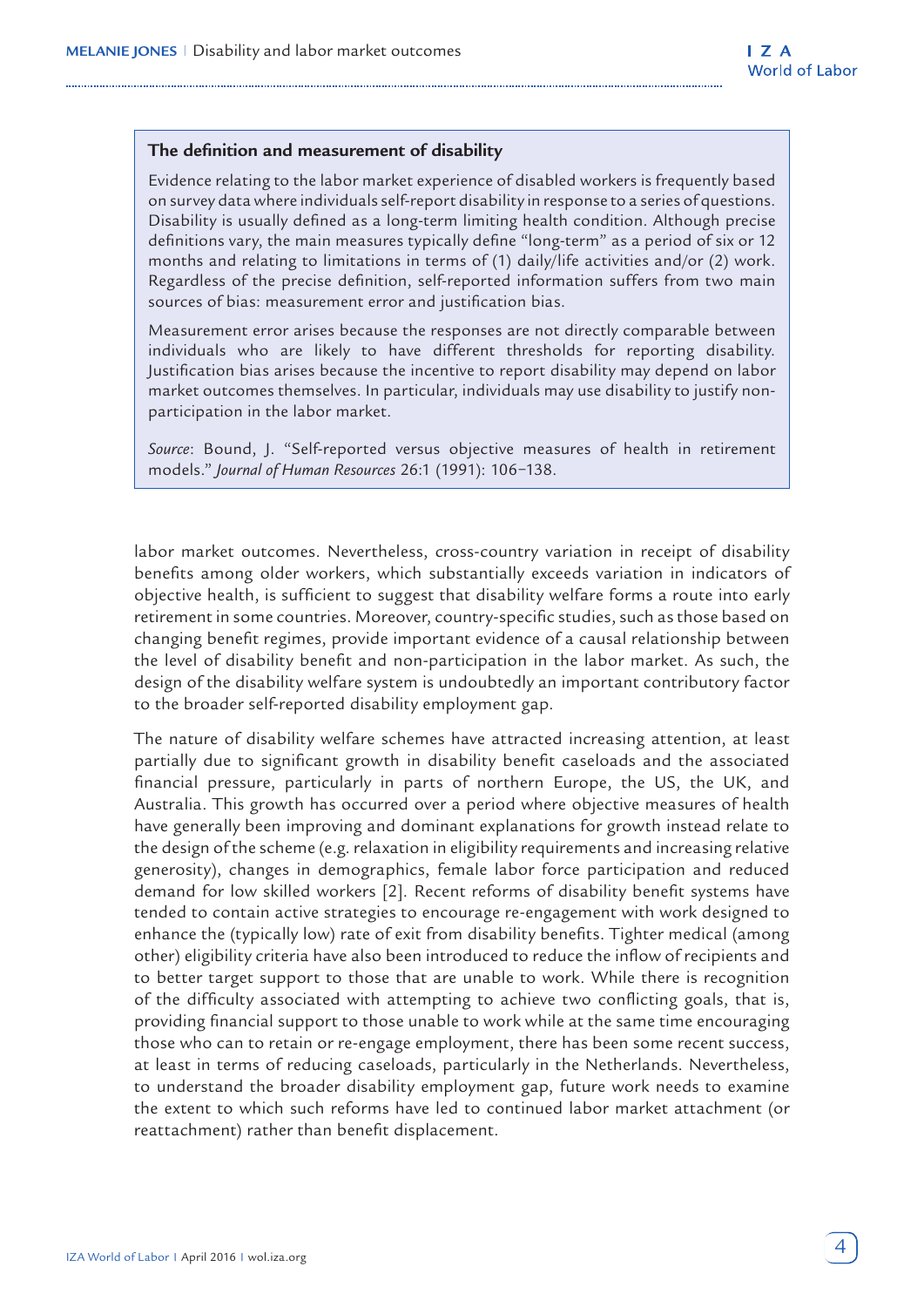#### **Disability, employment and earnings**

The size of the employment gap (see Figure 2), combined with its persistence over time and across countries, has motivated a body of evidence which attempts to identify the drivers of disability labor market inequality and monitor its trend over time. The latter, in particular, has been used to assess the effectiveness of major changes in policy and legislation. This evidence frequently considers hourly labor market earnings, where the disability gap is significant but often more modest, generally being between 10 and 20%.

Explanations for the disability-related employment gap vary and include: pre-existing disadvantage, changes in capacity for and ability to work, and changes in preferences for work, such as those arising from changes in the value of leisure and/or eligibility for welfare support. They also include reverse causality, including justification bias; that is, the incentive for those who are out of work to legitimize their situation by subsequently reporting disability. A key issue has, however, been the influence of discrimination or unequal treatment by employers arising from prejudice or imperfect information (whereby the employer uses disability as a signal of low productivity). Studies have attempted to distinguish discrimination from the disadvantage associated with other personal and work-related characteristics. This type of analysis asks to what extent gaps in the raw data reflect disability, per se, rather than other factors, such as age and education, which are correlated with disability. A substantial proportion of both the employment and earnings gaps are found to relate to disability, or what is often referred to as being unexplained by other factors. In the UK, for example, about 75% of the employment gap, and between 50–75% of the earnings gap, are found to relate to disability [3], [4].

One main limitation of this type of analysis is that it is difficult to control for other unobserved factors such as the impact of disability on productivity at work or preferences to work. As such, the unexplained gap is almost certainly an overestimate of disability discrimination. Studies have attempted to tackle this issue by controlling for functional limitations and/or by using different definitions of disability to identify groups of disabled individuals who are more or less likely to experience discrimination or productivity reductions at work. These studies tend to find that discrimination plays a less important role [3], [4], [5]. Nevertheless, contributions using an alternative approach based on correspondence studies, in which job applications of disabled and non-disabled people with otherwise identical CVs are sent to employers in response to a job advert, find that rates of invitation to interview are significantly lower for disabled relative to non-disabled applicants, consistent with employer discrimination.

Studies have sought to evaluate the impact of major changes in legislation which have made discrimination against disabled individuals unlawful in several countries, including the 1990 Americans with Disabilities Act (ADA) in the US and the 1995 Disability Discrimination Act (DDA) in the UK, by comparing the outcomes of disabled and non-disabled individuals before and after the introduction of the legislation. Both pieces of legislation contain two main components: an antidiscrimination element that makes disability discrimination unlawful, and a reasonable adjustment element that requires employers to make changes to the workplace and work practices to prevent a disabled person from being disadvantaged. Although the threat of legal action related to disability discrimination on hiring would be expected to increase the employment of disabled individuals, the anticipated increase in firing costs arising from wrongful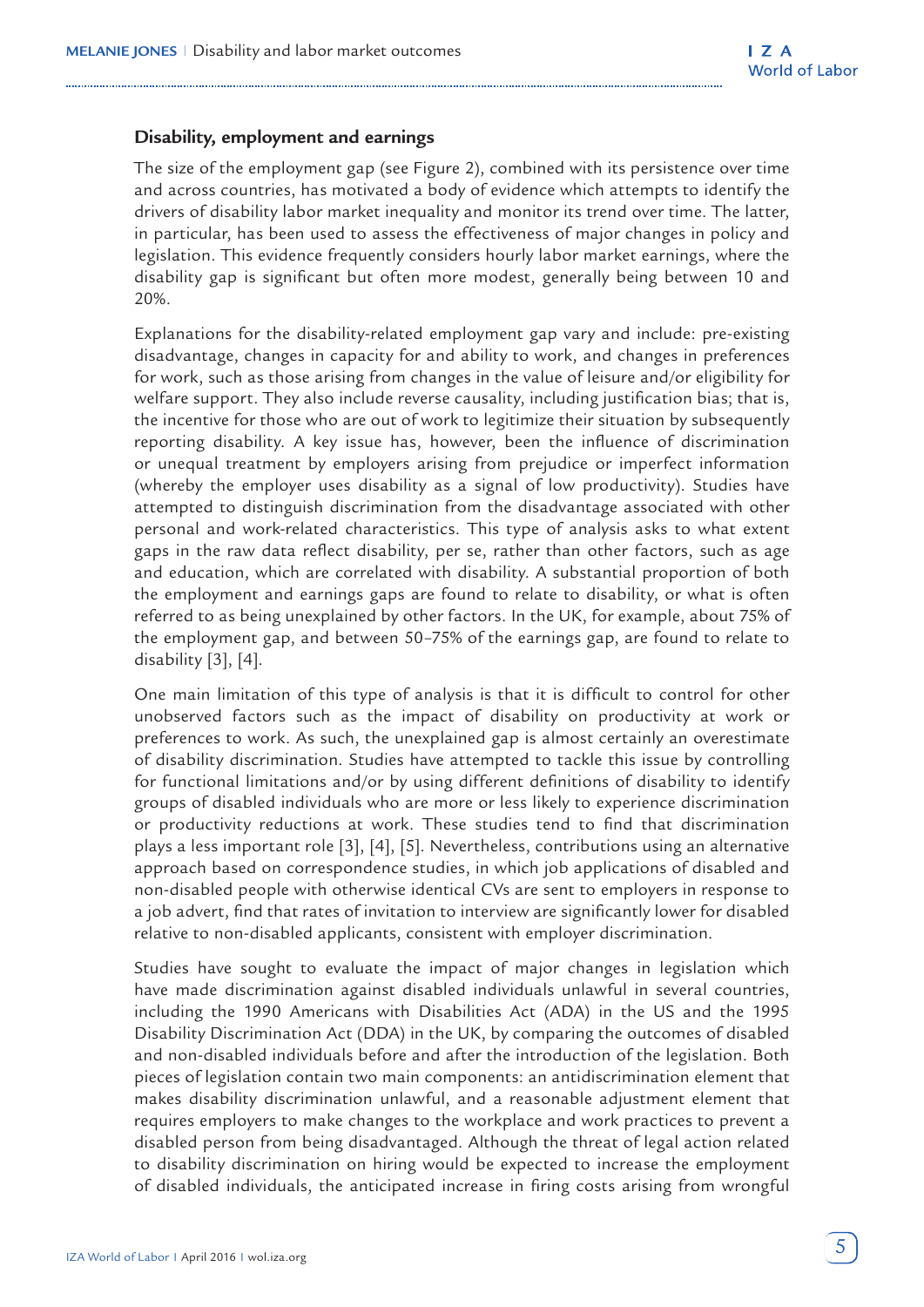termination combined with the costs of accommodation are predicted to act in the opposite direction. It is the latter that is anticipated to dominate and, due to the expected increased costs for employers when hiring disabled individuals, is predicted to reduce demand for disabled workers [6].

Overall, there is little evidence of positive employment effects arising from the introduction of such legislation [6], [7]. Moreover, negative employment effects in the US have been found to vary by firm size and by variations in disability discrimination charges among states, which is consistent with an adverse influence of the ADA [6]. Indeed, when using variation in pre-existing legislation between US states, there is preliminary evidence that it was the introduction of the reasonable accommodation element of the legislation that had short-run negative consequences [8]. Nevertheless, these findings have not gone undisputed, with factors other than the ADA—for instance, the economic cycle and changes in the disability welfare regime—put forward as alternative explanations for the decline in the employment rate among disabled individuals in the US.

### **Disability and disadvantage in work**

Recent studies have considered a broader range of labor market outcomes including hours of work and the nature of employment. The concentration of disabled workers in part-time and self-employment raises questions about the extent to which this reflects "push" factors, such as inequality of treatment, or "pull" factors, including the ability to accommodate disability in work. Such analysis has also started to consider the experience of work using subjective measures of skill utilization, job satisfaction, perceptions of managers and employee commitment. Relative to their non-disabled counterparts, disabled workers tend to report more negative experiences across a range of in-work outcomes; this trend is evident across several countries including the US, Spain, the UK, and Australia [9]. Further, this is not explained by differences in personal characteristics or more objective work-related characteristics, such as hours worked or occupation, and therefore exists, on average, between comparable disabled and nondisabled workers in comparable jobs. Accordingly, differences in work-related wellbeing are consistent with higher rates of reporting of bullying and harassment from employers and co-workers among disabled relative to non-disabled employees in the UK.

An interesting question, which can be explored using matched employee–employer data, is the role of the employer and the influence of specific workplace policies and practices on this disability disadvantage. While these issues remain underexplored, recent US evidence finds that the disability gap in perceptions disappears in workplaces that are viewed as the most fair among all employees, pointing to the importance of "corporate culture" [9]. Understanding the work-related wellbeing of disabled workers is not only important in its own right, but also because of its likely contribution to the employment and earnings gaps via the impact on the recruitment, retention and productivity of disabled individuals.

# **Longitudinal evidence**

A major criticism of the literature is the focus on cross-sectional data and associations/ correlations between variables rather than causal relationships. More recently,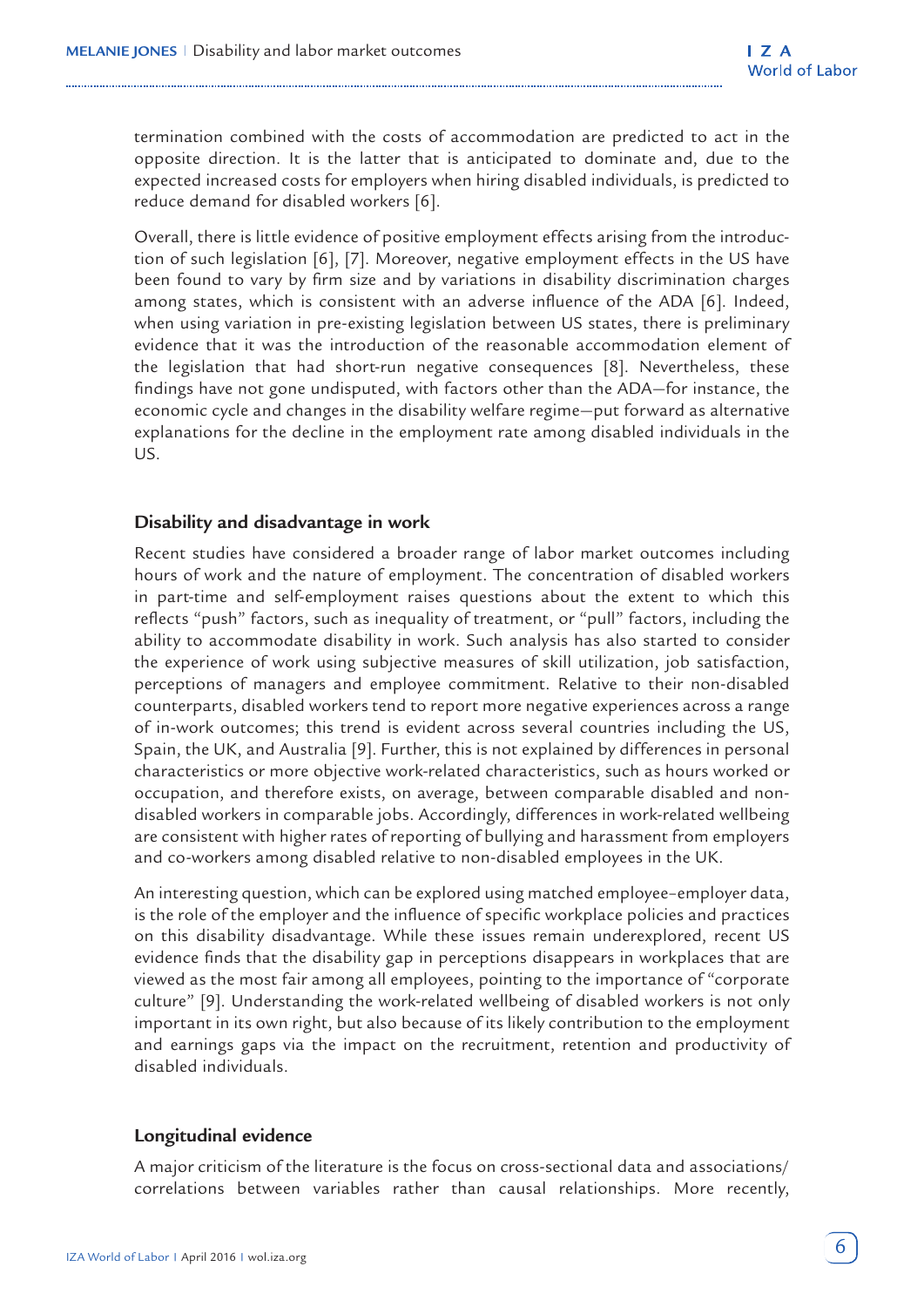longitudinal evidence, which is able exploit the dynamic nature of disability to track the same individual over time has been used to identify the disadvantage associated with disability measured relative to the same individual pre-onset (i.e. before that individual became disabled), rather than a similar non-disabled individual, who may differ in a range of unobserved ways. Among other things, such analysis is able to separate the disadvantage associated with disability onset from pre-existing disadvantage, and is able to use the timing of disability onset relative to the observed disadvantage to rule out reverse causality. Longitudinal evidence has one further advantage: it is able to identify and distinguish between disadvantage associated with different dynamic patterns of disability, particularly the duration of disability. Indeed, analysis of the dynamics of disability highlights that, for many, disability is not permanent.

Although much of the existing longitudinal evidence is based on US data, there have also been important recent contributions for Germany, the UK, and Australia. Several key findings emerge from this literature. First, there is evidence that disability onset is associated with employment and earnings disadvantages relative to the same individual pre-onset, which is consistent with a causal explanation. Further, the dynamics of disability are important: those with chronic disability, which is defined as persisting post-onset, experience greater disadvantage at onset and, in contrast to arguments that individuals adapt, this disadvantage is exacerbated post-onset. Finally, self-reported severity is a key driver of the magnitude of disadvantage. For example, those who report chronic severe disability experience more than 3.5 times the reduction in annual working hours ten years into the post-onset period [10]. Further, this type of framework has been used to consider the broader impact of disability on wellbeing, recognizing that the implications of changes in individual labor market status may have a less pronounced impact on household income and/or consumption when there is support within the household or from the government, such as disability benefit income. Indeed, recent evidence on the negative impact of disability onset on subjective self-reported life satisfaction raises interesting questions for policymakers about how disadvantage should be measured.

The focus on the dynamics of disability has also raised questions about the influence of the timing of onset [11]. It is important to distinguish between those who are disabled at birth or during childhood and those who have already entered the labor market when becoming disabled because the barriers to employment for these two groups may differ. Among the first group, disability may affect the accumulation of human capital and will precede entry into the labor market, whereas human capital is likely to have been largely determined prior to disability onset among the latter, where the key issue may instead be the retention of employment [12]. Indeed, in [11] a distinction is made between general human capital, which is valued equally for disabled and non-disabled individuals (such as formal education or training); healthy human capital (that is, human capital that cannot be utilized due to disability), which is valued only for non-disabled individuals; and disability human capital, which is valued for those with disability (such as learning to use adaptations). If healthy human capital increases with age, those with age-onset disability will face more severe disadvantage at onset. Further, those who are disabled at a younger age should have more incentive to invest in disability-specific human capital (for example, by entering a less physical occupation, or learning to use adaptations), which should reduce the disadvantage experienced over time. Consistent with this, the impact of disability has been found to be greater among older onset groups across several countries, including the US, the UK, and Australia.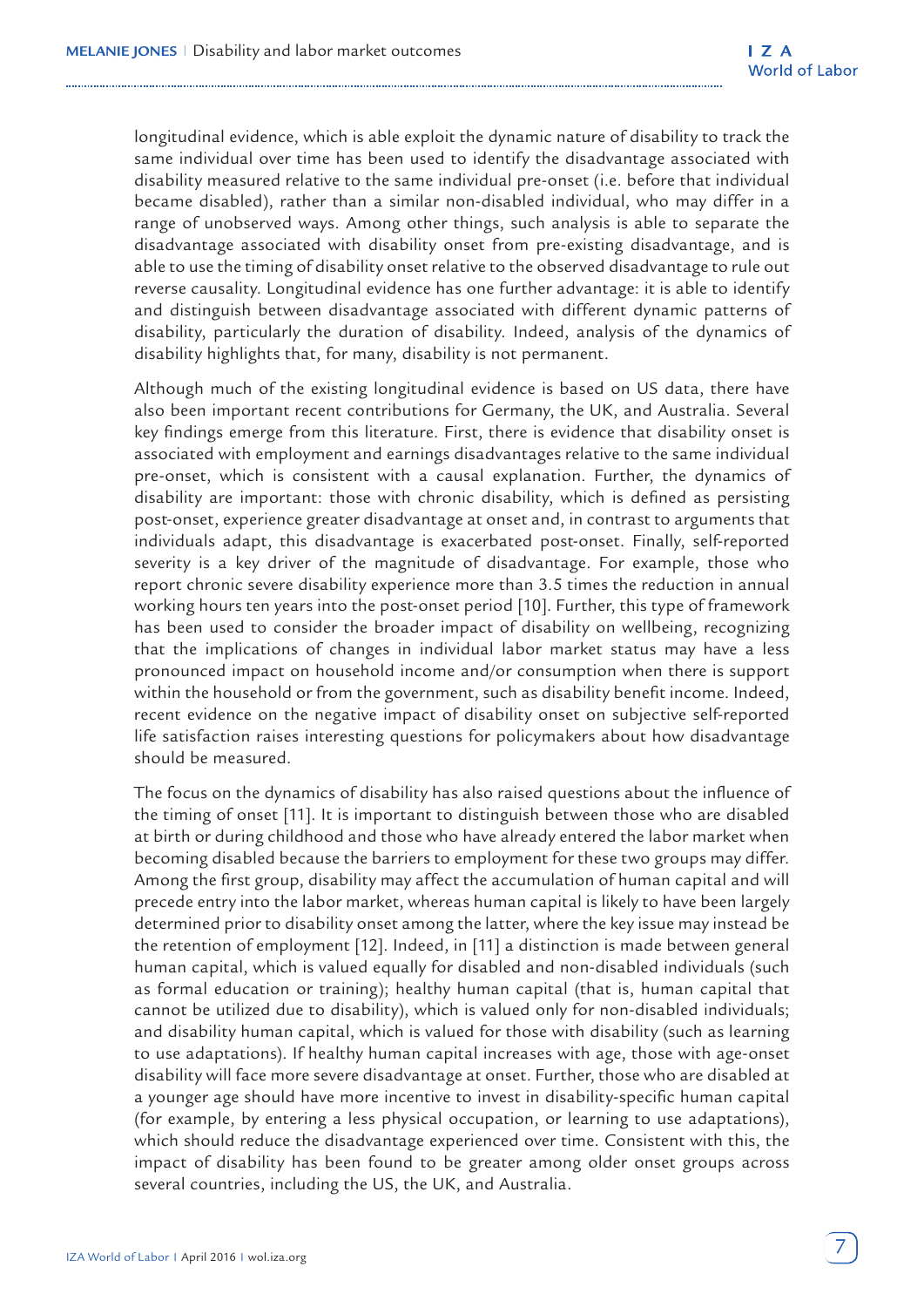### **LIMITATIONS AND GAPS**

Relative to research on other minority groups such as ethnic minorities, evidence on disability is still scarce. One reason for this is that disability is difficult to define and measure, and these issues are exacerbated in comparisons across time or countries. Indeed, even within a country, relatively small changes in the order and nature of survey questions used to identify disability can have important consequences for the prevalence of disability in the resulting data. Future research could usefully explore the dynamic relationship between (1) self-reported disability and more objective measures of health, and (2) self-reported disability and receipt of disability benefits, possibly by linking survey information to administrative data. This may shed light on important issues such as for whom and at what point health conditions become disabling and lead to welfare support, and who is subsequently most likely to exit welfare support and/or disability. Doing so may provide information that would help develop proactive policy measures, which can prevent disability onset and support exit from disability.

Disability, and the disadvantage associated with disability, is typically considered at the level of the individual, but useful insights may be afforded by considering the household, both in terms of patterns of onset but also in terms of the wider impact of disability. Thus, it would be useful to consider the likelihood of disability passing from one generation to the next as well as the clustering of disability across households. In a similar vein, studies could consider the household implications of disability onset, such as the impact on spousal labor supply and/or workless households.

Future research should acknowledge that the influence of disability depends on both the characteristics of disability and the characteristics and circumstances of the individual. In this respect, there are gaps in knowledge with respect to the role of the age of onset and, in particular, the influence of disability on key events such as (1) retaining work, where there is a lack of evidence on the role of workplace adjustment and past labor market experience, and (2) the school-to-work transition. Indeed, the percentage of disabled people in Europe aged 15–24 who are not in employment, education, or training (24%) is twice that of non-disabled individuals (12%), suggesting an important role for early policy intervention. More detailed information on the nature of disability, including duration and severity, is often missing from the survey data that are typically used to analyze labor market outcomes. The simple binary measure of disability (i.e. disabled or not), while having the advantage of simplicity, ignores substantial intragroup heterogeneity. Indeed, there is a clear need for evidence to routinely distinguish between conditions, particularly with respect to physical and mental health problems, given that the latter is associated with more severe disadvantage [4] and has been linked to rising disability welfare claimants.

In the current context, perhaps the most important omission from the literature is a clear picture of what works in terms of policy. The lack of consensus in part reflects the fragmented nature of the evidence, which often focuses on individual schemes including quotas, sheltered employment, wage subsidies, welfare reform and employment support, which are features of particular institutional environments and where the results are not easily generalizable. Where there has been deeper investigation, such as the evaluation of legislation, the absence of a positive effect simply demonstrates how complex and difficult the challenge is for policy.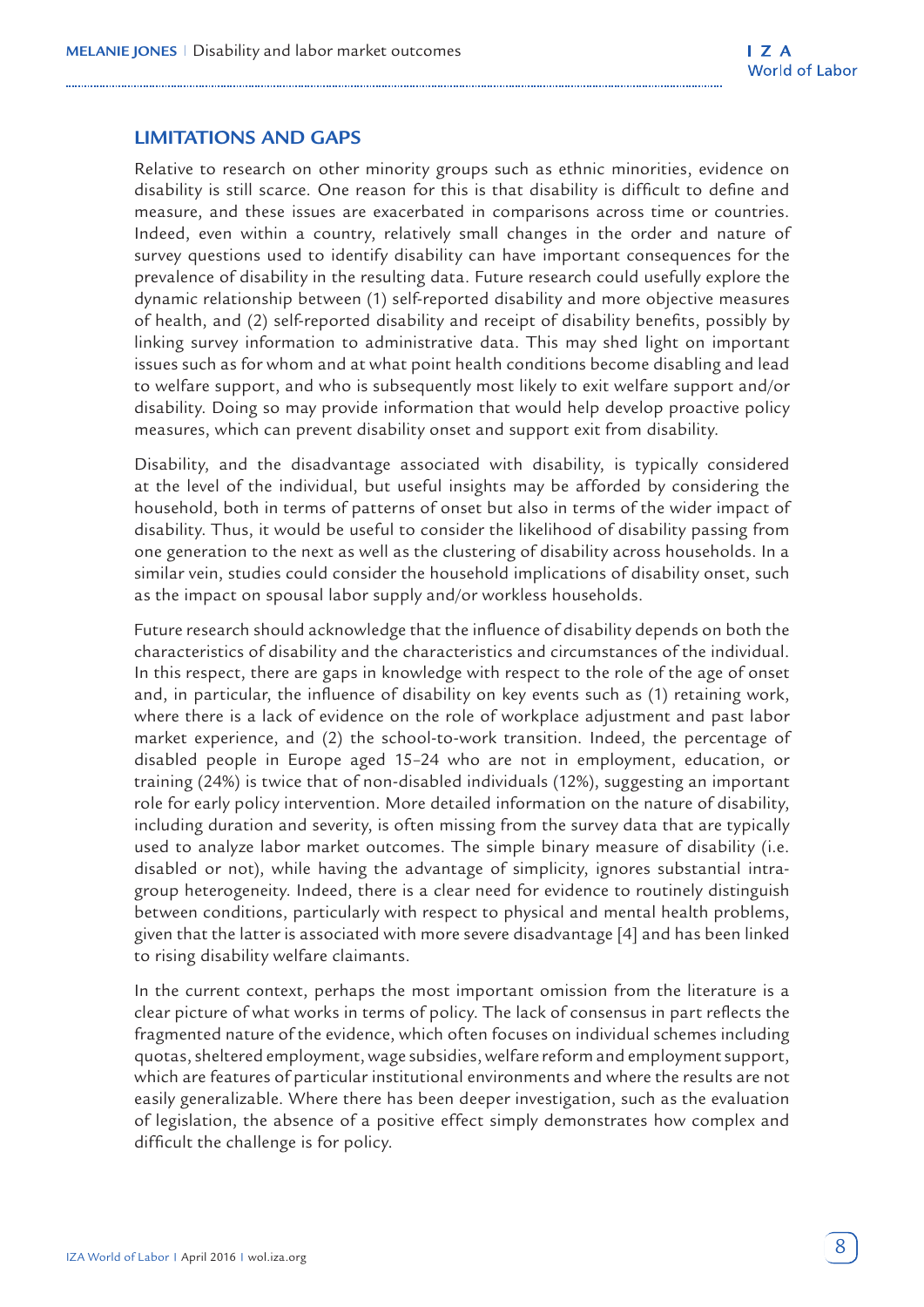### **SUMMARY AND POLICY ADVICE**

Descriptive evidence provides insights into the prevalence of disability and the scale of associated labor market disadvantages. It is important to recognize, however, that since disabled individuals are often disadvantaged relative to non-disabled individuals pre-onset (for example, in terms of educational attainment), such comparisons may overstate the true influence of disability. Identifying the causal influence of disability is difficult, but the existing longitudinal evidence points to a negative onset effect, which, for those with severe and persistent disability, is exacerbated over time [10]. More positively, longitudinal analysis also identifies that disability onset is not necessarily permanent and that the disadvantage associated with temporary disability is less severe.

Typically, less than half of the raw cross-sectional gaps in employment or earnings associated with disability are explained by other observable factors, such as education. The reasons for the residual disadvantage, however, remain contested, with the (unobserved) influence of disability on productivity and preferences for work proving difficult to separate from discrimination, resulting in a risk of discrimination being overestimated. Nevertheless, despite the introduction of legislation that prohibits disability discrimination in countries such as the UK and the US, there is little evidence that this has led to a narrowing of the disability employment gap.

Given the lack of consensus about what works in terms of policy, it is worth noting that disability is heterogeneous, and that differences in the type, severity and chronicity of disability are fundamental to the pattern of disadvantage experienced, and are therefore also critical to the design of effective support mechanisms. Indeed, recent studies highlight the importance of a more tailored policy response and, in particular, matching individual job demands to functional limitations in order to mitigate negative productivity effects in work [13]. Consistent with this, there is increasing recognition of the importance of the employer and of effective occupational health in supporting flexibility and adjustments to work in order to enable employees to retain and/or reengage with work. The government also plays an important role in this regard, such as by providing incentives for employers to retain disabled workers and by designing welfare systems that support *working* disabled individuals. In contrast, many current welfare schemes provide permanent support conditional on *not* working. The broadening of permitted employment and/or the provision of temporary financial support to facilitate work-related adjustments would provide greater incentives for disabled individuals to remain in work, or return to work, when they are able.

#### **Acknowledgments**

The author thanks two anonymous referees and the IZA World of Labor editors for many helpful suggestions on earlier drafts. The author also thanks Peter Sloane.

#### **Competing interests**

The IZA World of Labor project is committed to the *IZA Guiding Principles of Research Integrity*. The author declares to have observed these principles.

© Melanie Jones